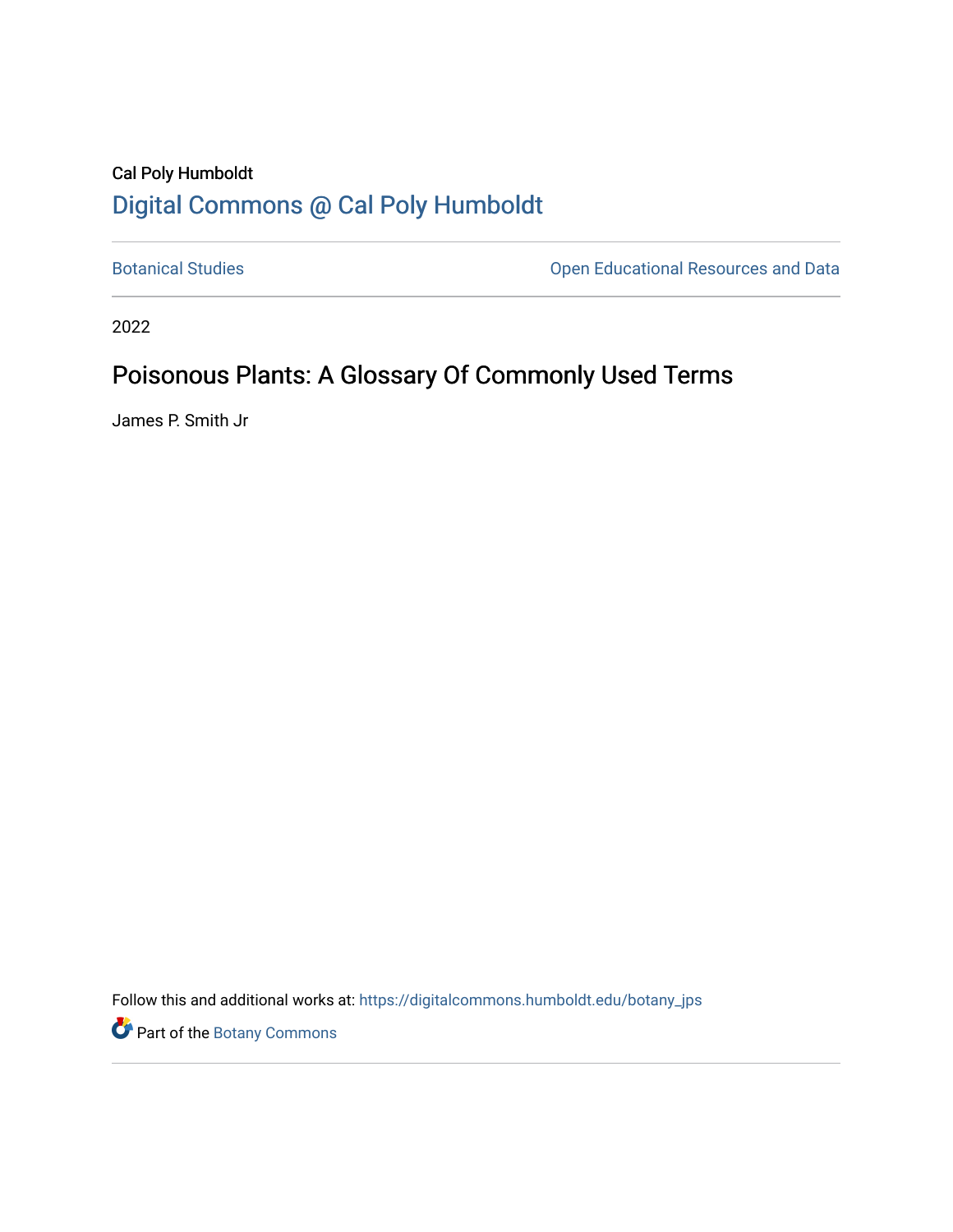## **POISONOUS PLANTS • A GLOSSARY OF COMMONLY USED TERMS**

## **James P. Smith, Jr. Professor Emeritus of Botany Department of Biological Sciences Humboldt State University**

**abortion •** premature birth of a non-viable fetus **acute •** brief and severe, as in the course of a disease or poisoning **aglycone •** the noncarbohydrate component produced onthe hydrolysis of a glycoside; typically the pharmacologically active fraction **alkaloid •** a nitrogenous ring compound distinguished by its basic reactions and its pharmacological activity **allergen •** a substance that produces an allergic reaction **alopecia** • loss of hair, often in clumps **analgesic •** a substance that relieves pain without causing loss ofconsciousness **anemia •** a condition in which the number of red blood cells is decreased **anorexia •** loss of appetite **anoxia •** deficiency of oxygen **antihelminthic •** a substance that expels worms; a vermifuge **antipyretic •** an agent that counteracts fever **antispasmodic •** a substance that relieves cramps **antidote •** an agent that neutralizes a poison or counteracts its effects **antipyretic** • an agent that counteracts fever **antispasmodic** • an agent that relieves cramps **anuria •** failure of kidney function **ascites** • an abnormal accumulation of fluids in the abdominal cavity **asphyxia •** a condition in which the brain is deprived or oxygen, leading to unconsciousness **astringent •** a substance that reduces bleeding or secretion of body fluids **ataxia • l**oss of muscule coordination in the arms and legs resulting in jerky, irregular motion **bezoar •** a concretion of hair or plant material found in the stomach or intestines of animals, especially ruminants; also known as hairballs **bloat** • a distension of the rumen or large colon by gases of fermentation **bradycardia •** a slow rate of heart contraction, typically defined as fewer than 60 beats per minute **carcinogen •** a cancer-producing substance **cardiovascular •** pertaining to the heart, blood vessels, and circulation **carminative •** a substances that relieves flatulence **cathartic •** a substance that evacuates the bowels; a laxative **chronic •** of slow progress and long duration **cirrhosis •** a progressive fibrosis of the liver **CNS •** central nervous system **co-carcinogen •** a non-carcinogenic agent that promotes cancerous growths **colic •** spasm in any hollow or tubular organ, accompanied by pain **colon •** the large intestine **coma •** a prolonged state of unconsciousness **congenital** • a congenital or physical abnormality present before or at birth **congestion •** an excessive accumulation of blood or liquid in an organ **conjunctivitis •** inflammation of the mucous membrane that lines the eyelids and eyeball **cyanogenic [-genetic] •** yielding or producing cyanide **cyanosis •** a slightly bluish, grayish, slate-like or dark purple discoloration of the skin **demulcent •** a substance that soothes an irritated mucous membrane **depression** • a lowering of vital signs **dermatitis •** an inflammation of the skin, as evidenced by itching, redness, vesicles, and lesions **dermatosis** • any skin disease, especially one that does not cause inflammation **diaphoretic •** a substance that causes perspiration **diastole •** the dilation or relaxation phase of the cardiac cycle **diuretic •** an agent that stimulates urine production **druse •** an irregularly-shaped crystalline deposit, often of calcium oxalate **duodenum •** the part of the small intestine that leads from thstomach **dyspepsia** • indigestion **dysphagia** • difficulty in swallowing

**dyspnea •** labored or painful breathing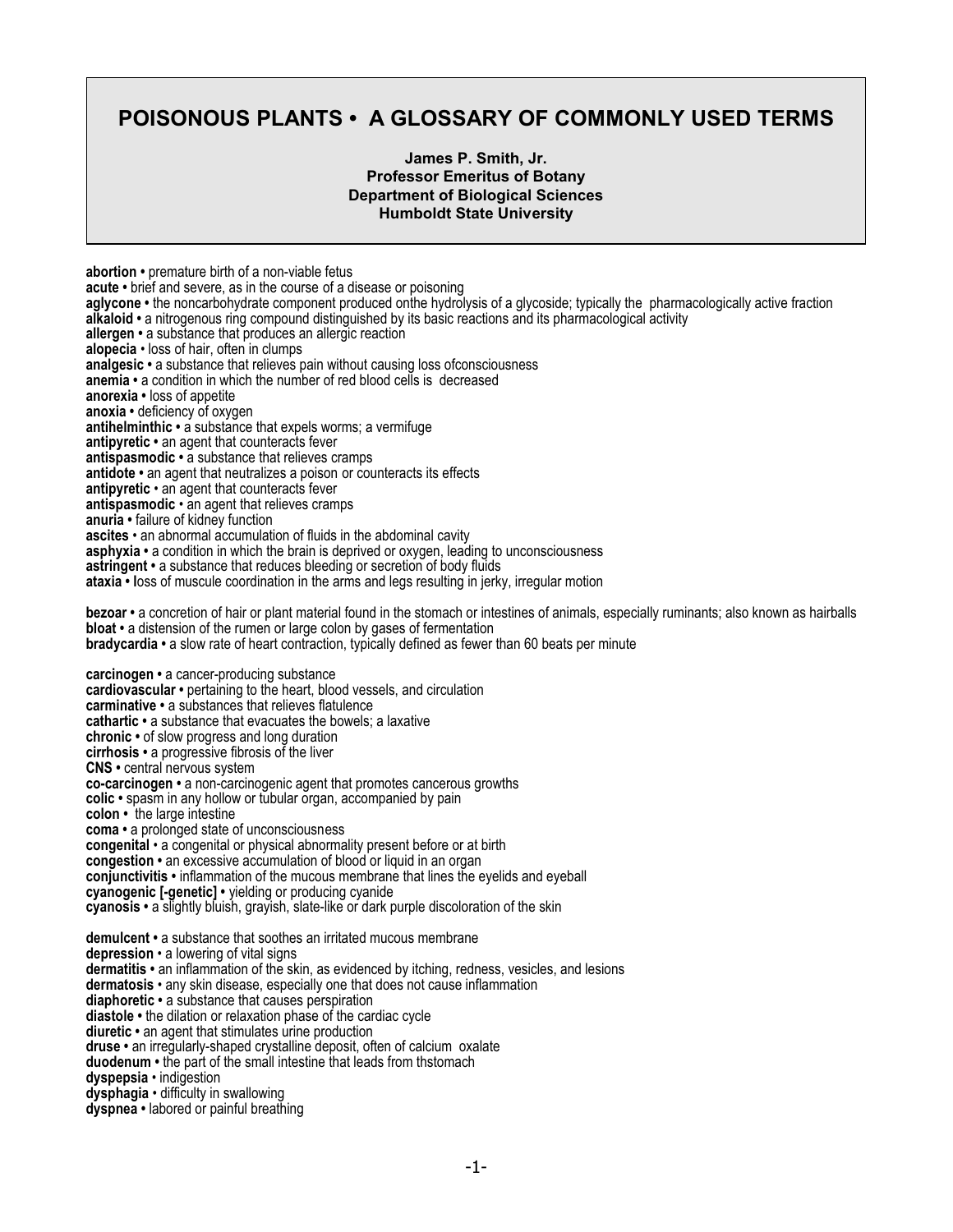**ED** • effective dose

**edema •** a condition in which tissues contain an excessive amount of fluid

**effective dose** • the amount of a medicine or toxin) that will produce the desired results

**electrolyte •** a compound which, in aqueous solution, readily dissociates into electrically charges particles and makes possible the conduction of an electric current through the solution

**emaciation** • a state of abnormal leaness

**emesis •** vomiting

**emetic •** an agent that causes vomiting

**emmenagogue •** a substance that facilitates and regularizes menstrual flow

**emollient •** a substance that reduces inflammation and irritation; having the power to soften tissues

**enteritis •** inflammation of the mucous and submucous tissues of the intestine

**epidermis** • the surface layer of the skin

**ergotism •** a condition caused by the ingestion of grain infected by the ergot fungus; characterized by cramps, spasms, hallucinations, gangrene, and loss of extremities

**erythrema •** diffused redness of the skin

**erythrocyte** • a blood cell that contains hemoglobin, a pigment that imparts a red color

**expectorant •** a substance that encourages the expulsion of saliva and mucous from air passages

**favism •** an inherited, acute, hemolytic anemia occurring in individuals with defective erythrocytes who eat fava beans

**FDF •** Fast Death Factor

**febrifuge •** a substance that counteracts fever

**fibrosis •** the formation of fibrous tissue at abnormal sites

**formication •** the sensation of ants or other small creatures crawling upon the body; not to be confused with fornication, an activity that is characterized by a different set of sensations

**galactogenic •** a substance that increases milk production

**gangrene •** the death of soft tissues, usually as a result of obstruction of the blood supply

**gastric lavage •** washing out the stomach by means of a solution introduced by a catheter

**gastritis •** inflammation of the stomach

**gastroenteritis •** inflammation of the stomach and intestine

**gastrointestinal •** pertaining to the stomach and intestines

**GI tract •** the gastrointestinal tract

**glucoside •** a glycoside of glucose

**glycoside •** a compound made by plants , which upon hydrolysis, yields a sugar and an aglycone, the latter being typically pharmacologically active

**goiter •** an abnormally enlarged thyroid gland

**goitrogenic •** a substance that induces goiter

**hairball •** see bezoar

**hematuria •** the condition of having blood in the urine

**hemoglobin** • the protein that carries oxygen in the blood of vertebrates

**hemolytic •** pertaining to the destruction of red blood cells

**hemorrhage •** an abnormal discharge of blood, either internally or externally

**hepatic** • pertaining to the liver

**hepatitis** • an inflammation of the liver

**hepatotoxic •** a substance that can damage the liver

**hydrolysis •** the chemical splitting of compounds into simpler one with the presence of water

**hypertensive •** a substance that causes an increase in blood pressure

**hypoglycemia** • a condition of abnormally low levels of blood glucose

**hypotensive •** a substance that causes a decrease in blood pressure

**inflammation •** a condition characterized by redness, warmth, swelling, and pain **intoxication** • a condition of being poisoned by alcohol, a drug, or a toxic substance **intravenous •** into a vein, as in an injection

**jaundice •** a yellowish discoloration of the skin, the white of the eyes, mucous membranes, and body fluids as a result of increased bile pigment production

**lacrimation •** discharge of tears

**lathyrism •** a neurological disorder characterized by tremors, muscular weakness, and paralysis, of the lower limbs and body, the result resulting from the ingestion of toxic amounts of sweet peas [*Lathyrus* spp.]

**LD •** lethal dose

**LD 50 •** the lowest dose of a substance that is fatal to 50% of the test animals

**LD 100** • ... 100% ...

**lectin •** a plant protein that causes agglutination and precipitation; resembles antibodies in mode of action

**lesion •** an injury or wound

**leucocyte** • a white blood cell, one that acts to counter foreign substances and disease **lymph •** the clear, transparent fluid that flows in the lymphatic vessels of the body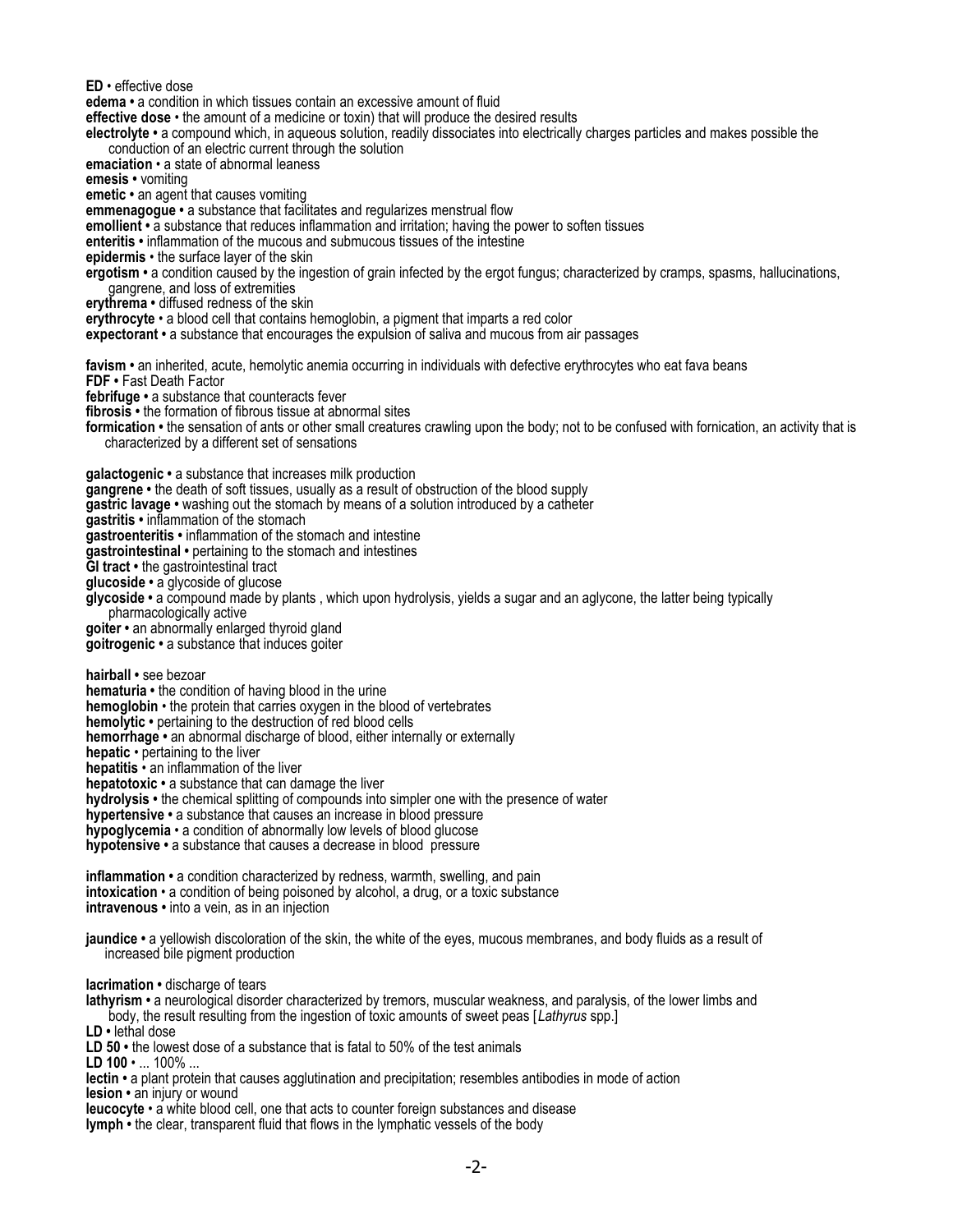**lymphocyte •** a white blood cell found in lyphoid tissue, having a large, spherical nucleus surrounded by a thin layer of nongranular cytoplasm

**minimum lethal dose •** amount of toxin that is the average of the smallest dose that kills and the largest dose that fails to kill **mitogen •** a substance that stimulates mitosis and lymphocyte transformation **mitotic poison •** a substance that prevents or affects the completion of mitosis **MLD •** minimum lethal dose **monogastric •** simple-stomached, as opposed to the multiple-stomached ruminants **morbid •** diseased **mortality** • the condition of being subject to death **mucosa •** the mucous membrane that lines the passages and cavities of the body **mutagen •** a substance that causes a mutation **mydriatic •** a substance that causes dilation of the pupils **narcosis •** a state of unconsciousness **narcotic** • a substance that induces stupor, sleep (original meaning) , coma or that reduces pain **necrosis •** the death of tissues or organs **neoplasm •** a new growth of different or abnormal tissue; a tumor **nephritis •** inflammation of the kidney **neurological** • pertaining to the nervous system **neuromuscular** • pertaining to the nerves that connect the brain and spinal cord to the rest of the body **oxalate •** a salt of oxalic acid **paresthesia •** an abnormal sensation, such as tingling, itching, pricking, numbness, or heightened sensitivity **paroxysm •** a sudden periodic attack or recurrence of symptoms **PEM** • polioenphalomalacia **peritoneum •** the membrane that lines the abdominal cavity **PHA •** phytohemagglutinin, the toxic protein in red kidney beans **photodermatitis** • a form of dermatitis in which the allergen is activated by sunlight **photosensitization •** a condition in which the skin reacts abnormally to light **phytophotodermatitis** • see photodermatitis **piscicide •** a substance that poisons or kills fish; ichthyotoxic **polypeptide •** a chain of amino acids linked together by peptide bonds **post mortem •** after death, as in an examination **prostration •** absolute exhaustion **pruritus** • an itch that provokes the urge to scratch **PSL Syndrome •** a disorder characterized by perspiration, salivation, and lacrimation **pulmonary •** relating to the lungs **purgative •** a substance that promotes evacuation of the bowels; a cathartic **PWM •** the lectin found in pokeweed **raphide •** a long, needle-shaped crystal, usually composed of calcium oxalate **raticide** • a subtance used to kill rats **recumbent •** lying down **remission •** a lessening or abatement of symptoms **renal** • pertaining to the kidneys **retching •** an involuntary attempt at vomiting; also known as dry heaving **respiratory** • relating to or affecting the organs involved in taking in oxygen and expelling carbon dioxide **risus sardonicus •** a peculiar distorted grin caused by acute spasms of facial muscles, as seen in strychnine poisoning **rodenticide •** a substance that poisons or kills rodents **rumen •** the first stomach of a ruminant **ruminant •** a multiple-stomached, cloven-hoofed, cud-chewing mammal, such as cattle, deer, buffalo, and antelopes **saponin •** a glycoside characterized by foaming when shaken in water and by producing hemolysis when present in the bloodstream **scoliosis •** a condition characterized by sideways curvature of the spine **SDS** • Sudden Death Syndrome, the name used for various sudden cardiovascular disorders that are lethal **stillbirth** • a fetus born without signs of life **stupor •** a condition of unconsciousness, torpor, or lethargy with supression of the senses and of feeling **symptomatic •** aimed at alleviating specific clinical signs **synapse •** the point of junction between two neurons, where the end of the axon of one neuron come into close proximity with the cell body or dendrites of the other **syndrome •** a group of clinical signs, which taken collectively, indicate a certain condition or disease **systole •** the contraction phase of the cardiac cycle **tachycardia •** abnormally rapid heart action, typically defined as over 100 beats per minute

**teratogen •** a substance that causes the production of deformed embryos